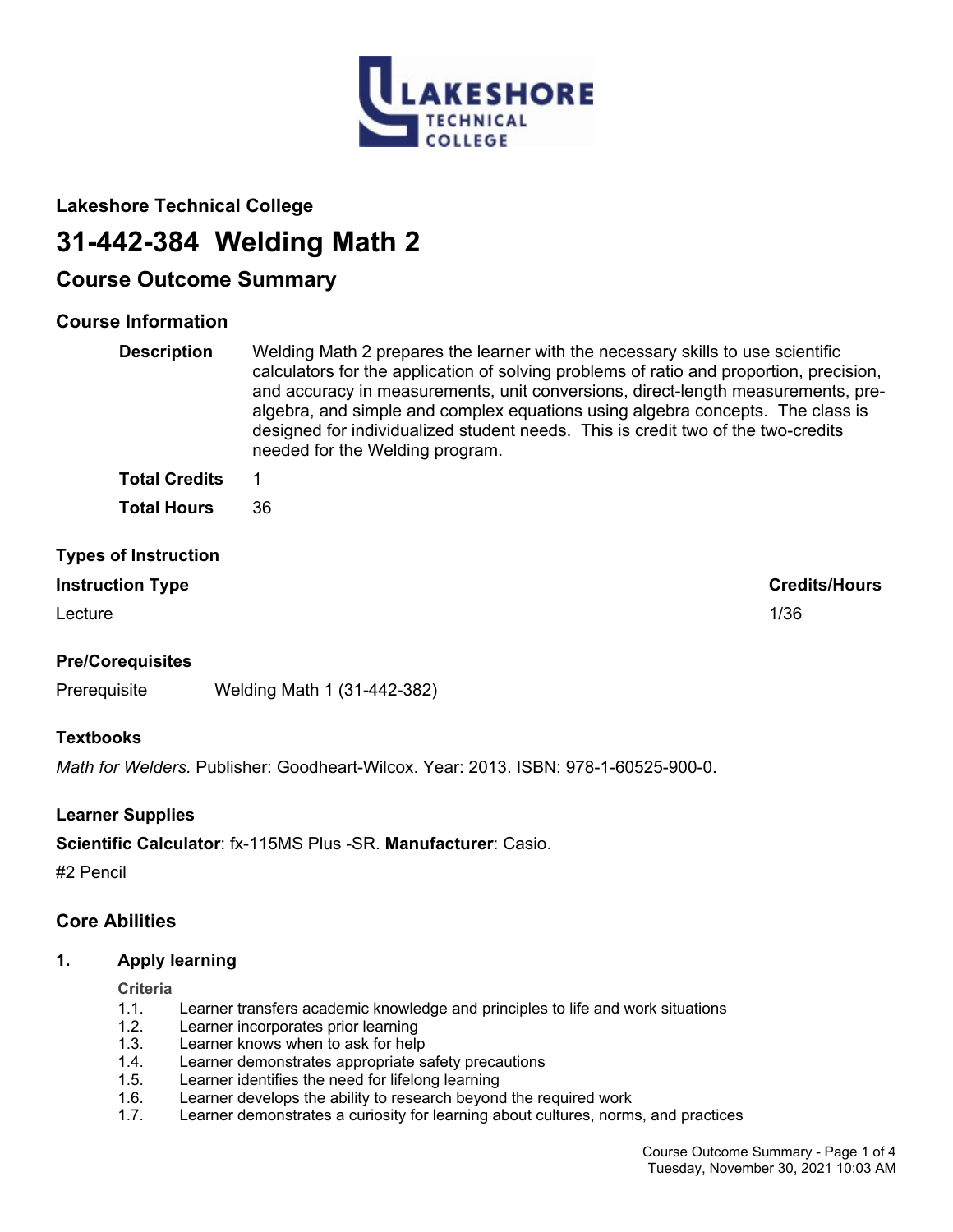### **2. Apply sustainable practices**

**Criteria**

- 2.1. Learner demonstrates awareness of the ecological impact related to his/her chosen area of study
- 2.2. Learner identifies environmental conservation strategies
- 2.3. Learner can identify how sustainable practices produce a lean work environment
- 2.4. Learner incorporates sustainable practices (environmental, economic, social, and cultural) during the decision making process

### **3. Communicate effectively**

**Criteria**

- 3.1. Learner comprehends written materials
- 3.2. Learner writes clearly, concisely, and accurately
- 3.3. Learner adjusts communication style in order to meet the needs of others
- 3.4. Learner demonstrates active listening skills
- 3.5. Learner uses culturally appropriate verbal and non-verbal communication methods

### **4. Demonstrate critical thinking**

**Criteria**

- 4.1. Learner determines issues that merit action
- 4.2. Learner takes initiative in the problem solving processes
- 4.3. Learner makes decisions considering alternatives and consequences
- 4.4. Learner refines action plans based on evaluation of feedback
- 4.5. Learner identifies interdependencies of world issues & events

### **5. Demonstrate responsible and professional workplace behaviors**

### **Criteria**

- 5.1. Learner displays behavior consistent with the ethical standards within a discipline or profession
- 5.2. Learner follows policies and procedures
- 5.3. Learner attends class as mandated by the instructor
- 5.4. Learner completes assignments on time
- 5.5. Learner exhibits academic honesty
- 5.6. Learner accepts responsibility and accountability for his/her actions
- 5.7. Learner demonstrates time management and task prioritization
- 5.8. Learner demonstrates ability to handle ambiguity and unfamiliar situations

### **6. Integrate technology**

#### **Criteria**

- 6.1. Learner determines which tasks can be performed more efficiently by using technology
- 6.2. Learner uses technology to perform tasks more efficiently
- 6.3. Learner adapts to changing/emerging technology
- 6.4. Learner selects culturally appropriate technology/tools to communicate with diverse groups

### **7. Respect and appreciate diversity**

#### **Criteria**

- 7.1. Learner demonstrates respectful workplace actions for successfully working with a diverse workforce (race, color, creed, national origin, religion, age, sex, sexual orientation, disability, and other differences).
- 7.2. Learner observes business customs/etiquette, time zone differences, and holidays
- Learner identifies own bias and can adapt to the customs and practices of others
- 7.4. Learner demonstrates respectful behavior for living/working in a diverse society

### **8. Use mathematics effectively**

### **Criteria**

- 8.1. Learner solves real world problems using mathematics
- 8.2. Learner measures accurately
- 8.3. Learner analyzes graphical information
- 8.4. Learner demonstrates an understanding of world measurements and foreign currency exchange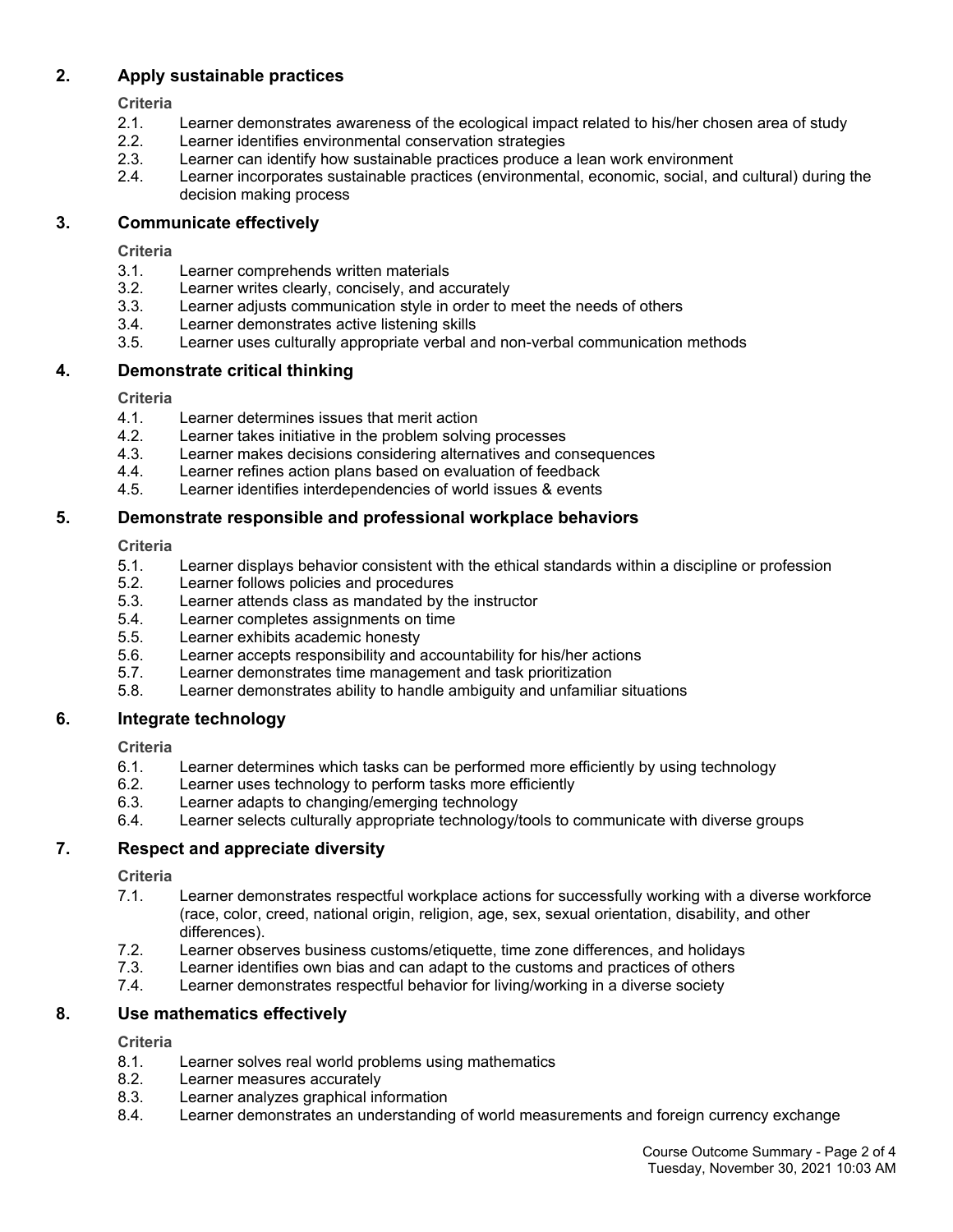### **9. Work cooperatively**

**Criteria**

- 9.1. Learner contributes to a group with ideas, suggestions, and effort
- 9.2. Learner completes his/her share of tasks necessary to complete a project
- 9.3. Learner encourages team members by listening and responding appropriately to their contributions
- 9.4. Learner maintains self control
- 9.5. Learner resolves differences for the benefit of the team
- 9.6. Learner accepts constructive feedback
- 9.7. Learner effectively establishes rapport and builds situationally appropriate relationships

### **Program Outcomes**

### **1. Demonstrate industry recognized safety practices**

### **Criteria**

- 1.1. you demonstrate proper inspection and use of personal protective equipment (PPE)
- 1.2. you demonstrate proper inspection and use of ventilation equipment as required
- 1.3. you demonstrate proper Hot Zone operation as required
- 1.4. you explain proper use of precautionary labeling and SDS information
- 1.5. you demonstrate proper inspection and operation of equipment used for each process
- 1.6. you maintain a safe work environment
- 1.7. you demonstrate proper material handling techniques

### **Course Competencies**

### **1. Solve angular measurement problems**

#### **Assessment Strategies**

- 1.1. by completing the unit test
- 1.2. on written text assignments

#### **Criteria**

*You will know you are successful when:*

- 1.1. with or without the use of a calculator.
- 1.2. you receive a passing score of at least 70 percent on the written test.
- 1.3. you must have a grade of 100% on text assignments.

#### **Learning Objectives**

- 1.a. Express angular measurements in correct units.
- 1.b. Add and Subtract angular measurements.
- 1.c. Multiply and divide angular measurements.
- 1.d. Construct angles using a protractor.

#### **2. Solve simple geometric shapes for area and perimeter**

#### **Assessment Strategies**

- 2.1. by completing the unit test
- 2.2. on written text assignments

#### **Criteria**

#### *You will know you are successful when:*

- 2.1. with or without the use of a calculator.
- 2.2. you receive a passing score of at least 70 percent on the written test.
- 2.3. you must have a grade of 100% on text assignments.

#### **Learning Objectives**

- 2.a. Solve perimeter of four sided shapes.<br>2.b. Solve area of four side shapes.
- Solve area of four side shapes.
- 2.c. Solve perimeter of triangles.
- 2.d. Solve area of triangles.